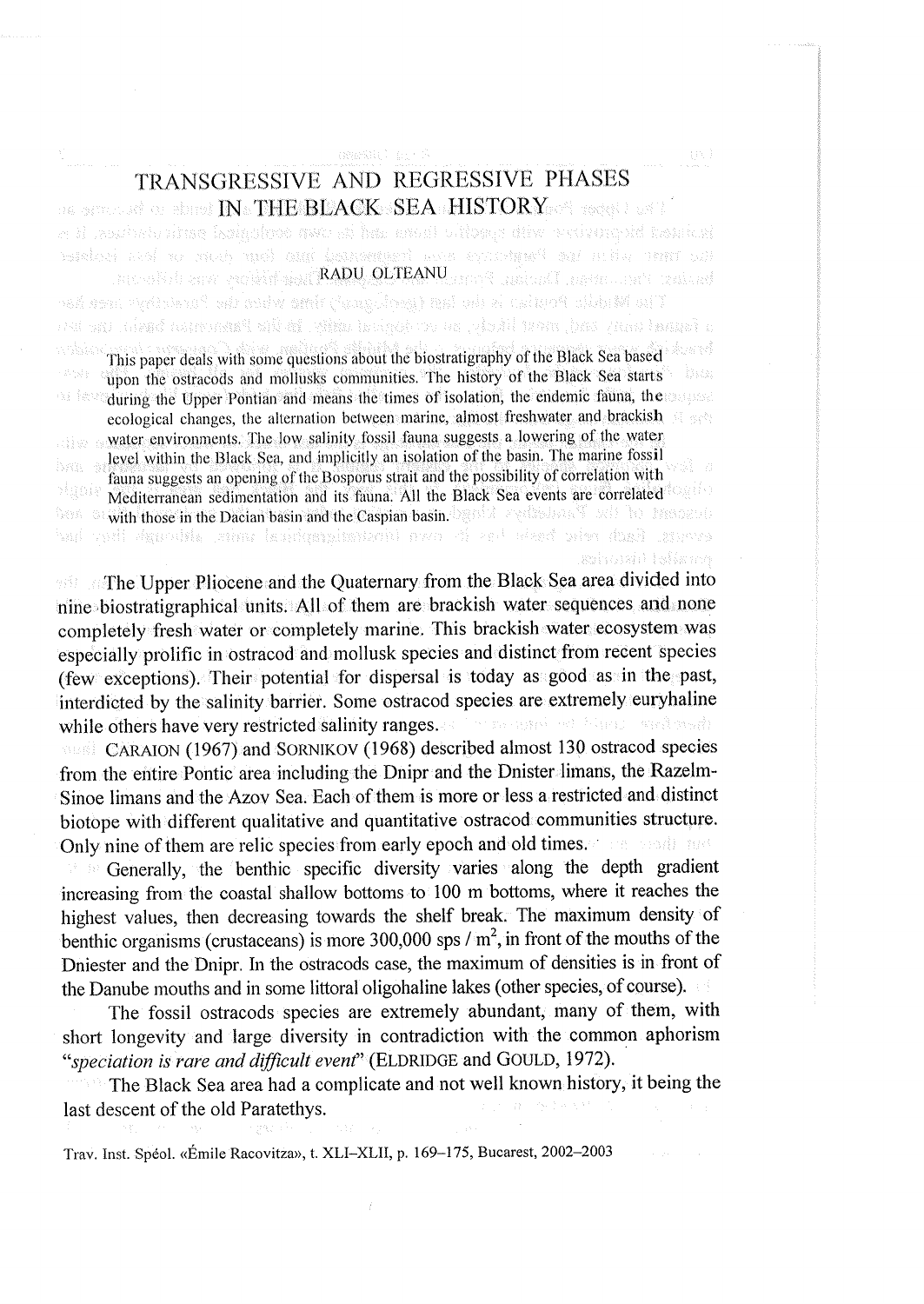$2\,$ 

## TV VVRGRENSKVE AND FLICRUSSYN

The Upper Pontian is the time when the Black Sea area tends to become an isolated bioprovince with specific fauna and its own ecological particularities. It is the time when the Paratethys area fragmented into four more or less isolated the time when the Paratethys area fragmented into four more or less isolated basins: Pannonian, Dacian, Pontian and Caspian. Their history was different. basins: Pannonian, Dacian, Pontian and Caspian. Their history was different.

The Middle Pontian is the last (geological) time when the Paratethys area had The Middle Pontian is the last (geological) time when the Paratethys area had a faunal unity and, most likely, an ecological unity. In the Pannonian basin, the last brackish water sequence belongs to the Middle Pontian, with Congeria rhomboidea and Paraloxoconcha hodonica, the common species for all basins. The next sequence is the lacustrine facies, the so-called Paludine beds (most likely coeval to the Romanian stage from the Dacian basin).

In the Dacian basin, the Dacian stage is the last brackish water sequence with In the Dacian basin, the Dacian stage is the last brackish water sequence with a few common. species to the eastern region. It is followed by lacustrine and a few common. species to the eastern region. It is followed by lacustrine and oligohaline. fauna (=Romanian). In this way, the Black Sea area is the single oligohaline. fauna (=Romanian). In this way, the Black Sea area is the single events. Each relic basin has its own biostratigraphical units, although they had parallel histories. descent of the Paratethys kingdom. resisting today over the geological time and

The biostratigraphic units in this area are the Kuialnikyan, the Gurian, the The biostratigraphic units in this area are the Kuialnikyan, the Gurian, the Ceaudian, the Paleoeuxin, the Uzumlar, the Karangatian, the Neoeuxinian, the Old Ceaudian, the Paleoeuxin, the Uzumlar, the Karangatian, the Neoeuxinian, the Old phase of the Black Sea and the New phase or Recent (since the historical time).

The Kuialnikyan is the last interval of time of the Kimmerian stage. It closed The Kuialnikyan is the last interval of time of the Kimmerian stage. It closed an epoch in the fauna evolution. Unfortunately, this fauna is known from the<br>coastal, shallow water areas from Crim and Abkhazia (western Georgia) and therefore, could be interpreted as a regional effect of the continental influences. therefore, could be interpreted as a regional effect of the continental. influences. However, it represented a geological time materialized in a specific: fauna However, it represented a geological time materialized in a specific: fauna community. At this time an exuberantly diversification of Tyrrhenocythere species community. At this time an exuberantly diversification of Tyrrhenocythere species appeared, the new genus Advenocypris (with just one known species, A. schneiderae, but there are more). In plus, now appear some new bivalve species (*Dreissena* rostriformis and D. polymorpha, Didacna multicristata, D. gurievi), and at the same time become extinct the last Eccericardium and Pseudocatillus species (very \_ abundant during the Kimmerian time). \_ abundant during the Kimmerian time). (six species) took place, two new Bacunella species  $(B. guriana$  and  $B. abchazica$ )

The Gurian (or "Guria Beds") has a similar or lesser salinity. Now there are The Gurian (or "Guria Beds") has a similar or lesser salinity. Now there are some specific mollusks, foraminifers and ostracods, which together, make a clear biostratigraphical outline of this interval of time. biostratigraphical outline of this interval of time.

Within this time, no more no less than eight new species of Digressodacna, Within this time, no more no less than eight new species of Digressodacna, two species of foraminifers (Elphidium) and seven ostracod species (Candona (Caspiocypris). rectoides, C. (C.) duabiensis, Candona (Caspiolla) liventalina, (Caspiocypris). rectoides, C. (C.) duabiensis, Candona (Caspiolla) liventalina, Pontoniella aff sagittosa, Moesiella schemachiensis, Bacunella (Guriella) abstracta, Pontoniella aff sagittosa, Moesiella schemachiensis, Bacunella (Guriella) abstracta, Loxoconcha tschaudae) appear. Loxoconcha tschaudae) appear.

The Ceaudian (or "Ceauda Beds" for other authors) can be separated by the The Ceaudian (or "Ceauda Beds" for other authors) can be separated by the anterior stage, according to some new apparition in the fauna constellation. In its anterior stage, according to some new apparition in the fauna constellation. In its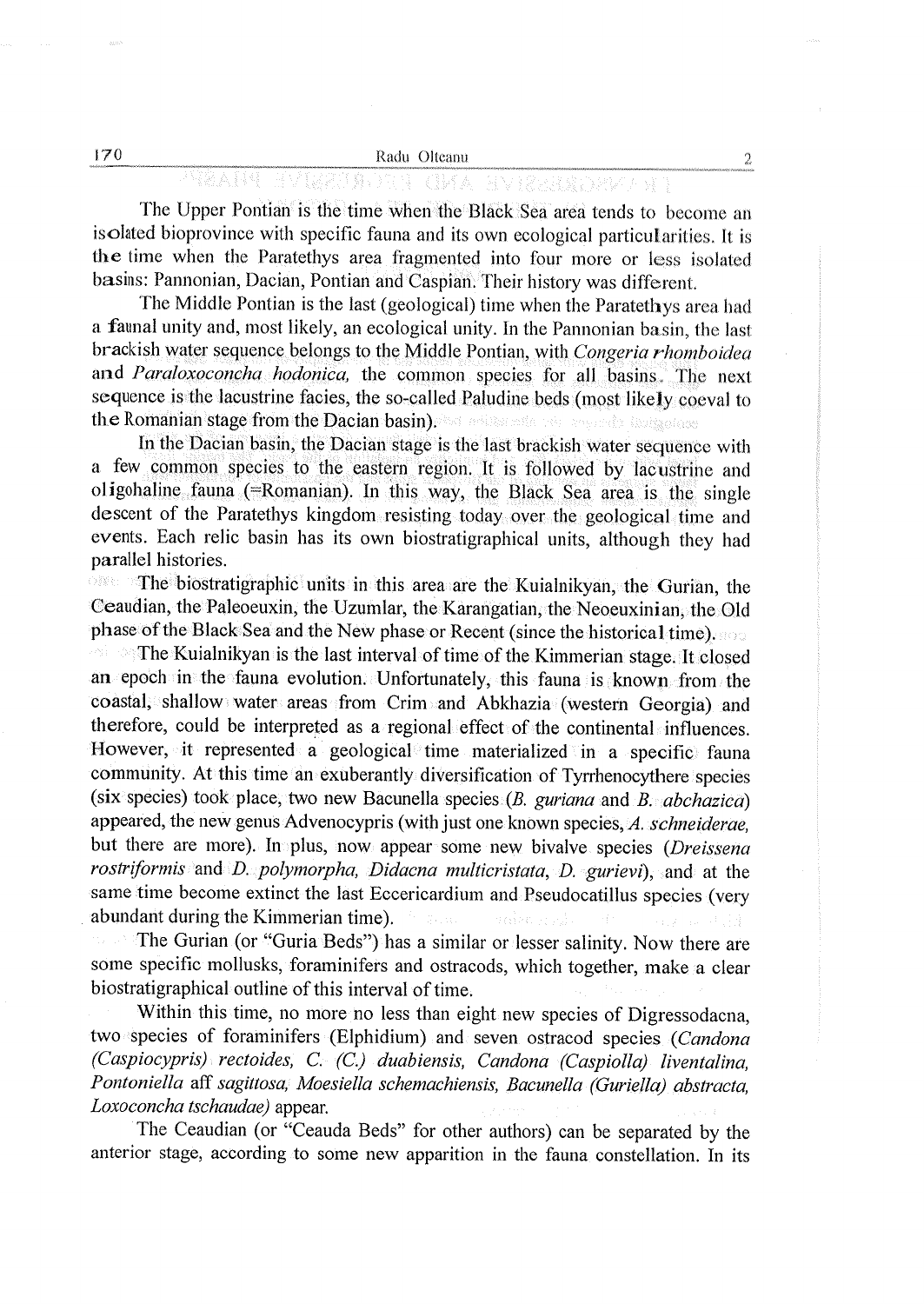lower interval three new species of Digressodacna and four of Didacna (=Tshaudia) lower interval three new: species of Digressodacna and four of Didacna (=Tshaudia) appear, beside the omnipresent *Dreissena polymorpha* and *Ammonia beccari.* The second of the omnipresent of the second of the second of the second of the second of the second of the second of the second of the second of

In the upper part of the Ceaudian appear other nine new species of Tshaudia In the upper part of the Ceaudian appear other nine new species of Tshaudia subgenus allied with nine species of ostracods: *Pontoniella (?) tshaudae, Bacunella (?)* liventali, Turkmenella pseudoabnormis, Euxinocythere vulgata, E. irinae, Loxoconcha liventali, Turkmenella pseudoabnormis, Euxinocythere vulgata, E. irinae, Loxoconcha gibboida, Tyrrhenocythere davidaschvili, T. iverica, T. grandis, Cytherois sp., Cytherura sp. Cytherura sp.

Now appears a new and eccentric morphological pattern in this ostracods community, the genus Amplocypris (it is specific for the Pannonian-Pontian communities from the Pannonian bioprovince and its presence is an enigma)

In other words, during the Ceaudian time, the salinity fluctuated within large In other words, during the Ceaudian time, the salinity fluctuated within large limits, suggesting connections with other areas and other communities of fauna.

\_ . After KOCHEGURA and ZUBAKOV (1977), the Ceaudian age is between 1.0 \_ . After KOCHEGURA and ZUBAKOV (1977), the Ceaudian age is between 1.0 and 0.6 M. years, and 0.6 M. years,

The Paleo-Euxinic phase (stage or \_ substage) characterized by Caspian The Paleo-Euxinic phase (stage or \_ substage) characterized by Caspian influences (Dreissena caspia, Didacna pontocspia, Monodacna pontica, Adacna influences (Dreissena caspia, Didacna pontocspia, Monodacna pontica, Adacna plicata relicta), implicitly suggests connections between the two bioprovinces. plicata relicta), implicitly suggests connections between the two bioprovinces.

The Uzumlar phase is well outlined as a biostratigraphic unit. Now appear for The Uzumlar phase is well outlined as a biostratigraphic unit. Now appear for the first time a few mediterraneean immigrants (Venus galina, Cardium edule). It is continued and amplified during the Karangat interval of time (probably synchronous with the interglacial Riss- Wiirm). During this time in the Black Sea synchronous with the interglacial Riss- Wiirm). During this time in the Black Sea appear few nannoplancton. species (Gephyrocapsa carribbeanica), Diatoms appear few nannoplancton. species (Gephyrocapsa\_ carribbeanica), Diatoms (Thalassiosira) (PERSIVAL, 1978, JOUSE and MUKHINA, 1978, fide Hsu and (Thalassiosira) (PERSIVAL, 1978, JOUSE and MUKHINA, 1978, fide Hsu and GIOVANOLI, 1980) and a very rich marine community of ostracods (*Carinocythereis* carinata, Pterigocythereis jonesii, Leptocythere multipunctata, Loxoconcha granulosa, carinata, Pterigocythereis jonesii, Leptocythere multipunctata, Loxoconcha granulosa, Callistocythere macallena, Semicytherura aff acuticostata and many others), Some Callistocythere macallena, Semicytherura aff acuticostata and many others), Some of these species are surviving in recent community. Many others do not:. two of these species are surviving in recent community. Many others do not: two Semicytherura species, Sclerochilus, Cytheroma, Cytherois, Hemicyheria, Semicytherura species, Sclerochilus, Cytheroma, Cytherois, Hemicyheria, Echinocythereis, the taxa unknown in post-Pliocene and recent Mediterranean Echinocythereis, the taxa unknown in post-Pliocene and recent Mediterranean community). However, it is seems to be the first opening of the Bosporus straits community). However, it is seems to be the first opening of the Bosporus straits during the post-Pontian times and the first invasion of marine organisms into the during the post-Pontian times and the first invasion of marine organisms into the Black Sea basin. Black Sea basin.

The Neoeuxinian is regressive. The Bosporus strait is closed, the salinity is The Neoeuxinian is regressive. The Bosporus strait is closed, the salinity is low and the marine colonists become extinct. In exchange, Caspian fauna elements appear (almost 25 species more 50% of mollusks species). Dominant is Cardium appear (almost 25 species more 50% of mollusks species). Dominant is Cardium edule Linne (very close to *Avicardium dombra* Andrusov, "index fossil" for the Apscheronian, another difficulty and another question). Apscheronian, another difficulty and another question).

The Old Black Sea phase is difficult to separate from the "New Black Sea" phase. At this time, the number of Mediterranean immigrants is greater. The three exclusive mollusk species Mytilus galloprovincialis, Ostrea sublamellosa and exclusive mollusk species Mytilus galloprovincialis, Ostrea sublamellosa and Venus gallina seem to be the first and single eudominant species penetrated in the Venus gallina seem to be the first and single eudominant species penetrated in the new low saline basin. new low saline basin.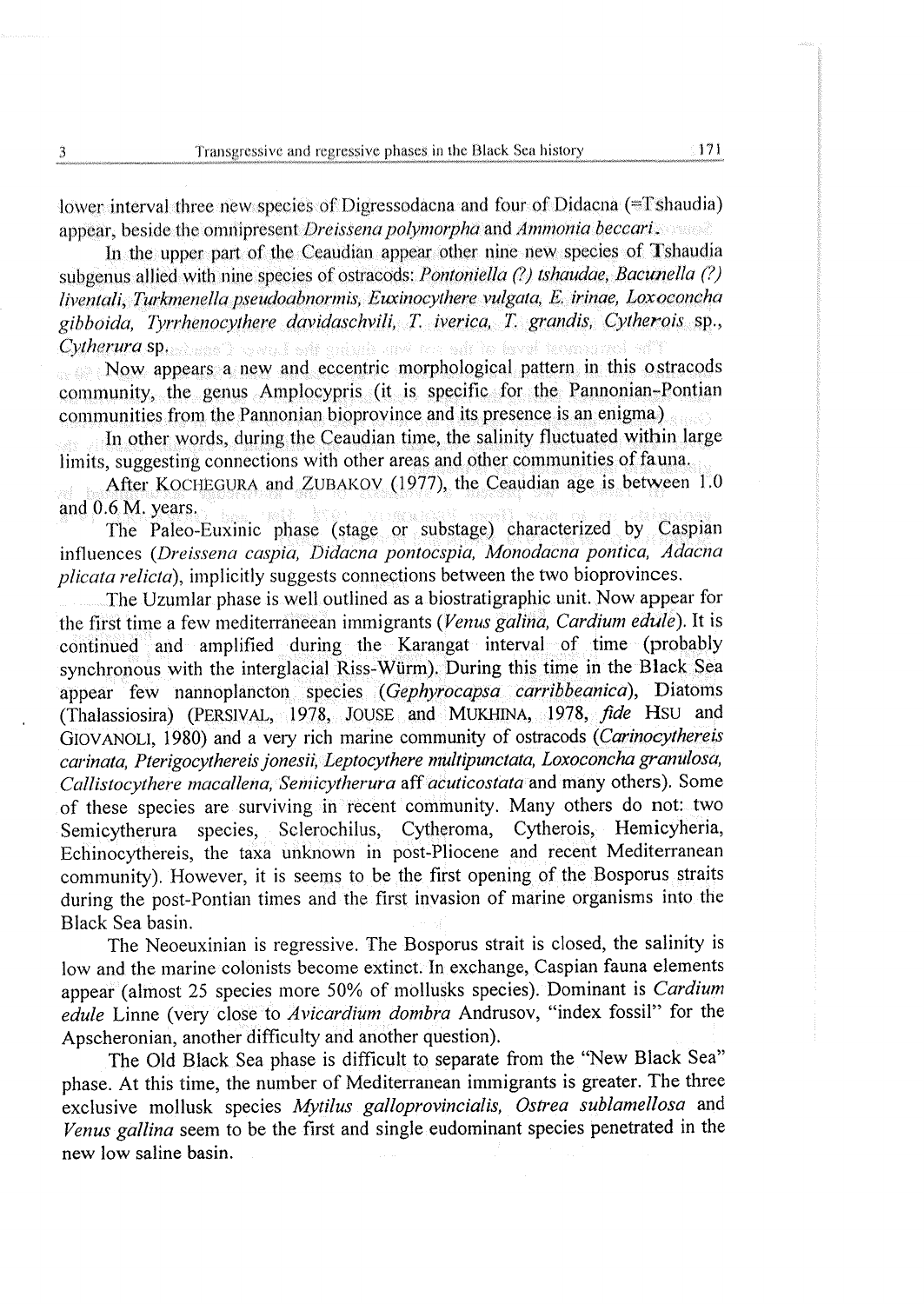| 172                                       |                                          | Apsel the state of th <b>Radu Olteanu</b> at bas a readigative i<br><b>Solution</b> The second marine waves from the Mediterrean Sea were during the<br>Sourozhian episod (with Callistocythere mediterranea, C. flavidofusca, C. diffusa, | 4                  |
|-------------------------------------------|------------------------------------------|--------------------------------------------------------------------------------------------------------------------------------------------------------------------------------------------------------------------------------------------|--------------------|
|                                           |                                          |                                                                                                                                                                                                                                            |                    |
|                                           |                                          |                                                                                                                                                                                                                                            |                    |
|                                           |                                          |                                                                                                                                                                                                                                            |                    |
|                                           |                                          |                                                                                                                                                                                                                                            |                    |
|                                           |                                          |                                                                                                                                                                                                                                            |                    |
|                                           |                                          |                                                                                                                                                                                                                                            |                    |
|                                           |                                          |                                                                                                                                                                                                                                            |                    |
|                                           |                                          | Bairdia raripila) and the last one during the Viteazian episode (recent fauna).                                                                                                                                                            |                    |
|                                           |                                          | All these events are differently correlated by geologists. Generally, the glacial                                                                                                                                                          |                    |
|                                           |                                          | phases are regarded as regressive, while the interglacial ones as transgressive. In                                                                                                                                                        |                    |
|                                           |                                          | plus, there are the eustatic oscillations which complicate interpretations.                                                                                                                                                                | <b>National Ca</b> |
|                                           |                                          | The lowermost level of the sea was during the Lower Ceaudian (coeval with                                                                                                                                                                  |                    |
|                                           |                                          | the Gunz glacial epoch and a direct effect of it) when the Black Sea level was -150 m                                                                                                                                                      |                    |
|                                           |                                          | than Recent level. During the Upper Ceauda (presumed to be synchronous with the                                                                                                                                                            |                    |
|                                           |                                          | Gunz-Mindel interglacial epoch), the level rose to $+100 - 130$ m above the recent                                                                                                                                                         |                    |
|                                           |                                          | level. The total water quantity was enormous and difficult to explain. Usually the                                                                                                                                                         |                    |
|                                           | glacial and interglacial play is blamed. |                                                                                                                                                                                                                                            |                    |
|                                           |                                          | In Table 1 we present a synthesis of the knowledge accumulated by                                                                                                                                                                          |                    |
|                                           |                                          | geologists up to now (from FEODOROV, 1978, HSU and GIOVANOLI, 1978,                                                                                                                                                                        |                    |
|                                           |                                          | SCHERBAKOV et al., 1979, PANIN and POPESCU, 2002).                                                                                                                                                                                         |                    |
|                                           | ROCKERODOGITO (117) BIJ DULIN            |                                                                                                                                                                                                                                            | asons ofter        |
|                                           |                                          | Table 1                                                                                                                                                                                                                                    | नेतिक एक गाउँ न    |
| Years                                     | <b>Episods</b>                           | Events                                                                                                                                                                                                                                     | Level              |
|                                           |                                          |                                                                                                                                                                                                                                            | fluctuations       |
| $2500^{(1)}$                              | Dzemetinian                              | Nymphaean transgression                                                                                                                                                                                                                    | $+1$ m             |
| $4500^{-2}$                               | Kalamitian                               | Phanegorian regression                                                                                                                                                                                                                     | $3 - 5m$           |
|                                           | Bugazian-Viteazian<br>("Old Black Sea")  | postglacial transgression                                                                                                                                                                                                                  | y geggirt          |
| <b>Starts to 6800  Starts</b>             |                                          | Mediteranean immigrants (Bosporus III)                                                                                                                                                                                                     |                    |
|                                           |                                          |                                                                                                                                                                                                                                            |                    |
|                                           |                                          |                                                                                                                                                                                                                                            |                    |
|                                           | Upper and                                | between 15 and 18000 years the sea level                                                                                                                                                                                                   |                    |
|                                           | Neo-Euxinian                             | lifts to actual level. The Pleistocene-                                                                                                                                                                                                    |                    |
| 8500 300 300 30<br>ਵਰ ਨਾ ਸਮਰਥੀ<br>$10200$ |                                          | Holocene boundary and the Holocene                                                                                                                                                                                                         |                    |
|                                           | Middle                                   | 18000 maximum of regression.                                                                                                                                                                                                               | –100 – 120 m       |
|                                           | Neo-Euxinian                             |                                                                                                                                                                                                                                            |                    |
|                                           | Lower Neo-Euxinian                       | Caspian influences (?)                                                                                                                                                                                                                     |                    |
|                                           | Sourozhian                               | transgression. The sea level to actual                                                                                                                                                                                                     |                    |
|                                           |                                          | level.                                                                                                                                                                                                                                     |                    |
|                                           |                                          | Bosporus II.                                                                                                                                                                                                                               |                    |
|                                           |                                          | The Danube flowing into the Pontic basin                                                                                                                                                                                                   |                    |
|                                           | post-Karangatian                         | regression                                                                                                                                                                                                                                 | $-60 - 80$ m       |
|                                           | $\mathbb{N}^{\mathbb{N}}_{\mathbb{N}}$   | The connections with the Aegean Sea and                                                                                                                                                                                                    |                    |
| 23000<br>72000<br>90000                   |                                          | the Caspian Lake were interrupted                                                                                                                                                                                                          |                    |
|                                           | Karangatian                              |                                                                                                                                                                                                                                            |                    |
|                                           | (= Riss-Würm)                            | transgression Bosporus I (in connection<br>with the Mediterranean Sea and the                                                                                                                                                              | $+8 - 12$ m        |
|                                           |                                          | Caspian Lake)                                                                                                                                                                                                                              |                    |
| 100000                                    | Upper Paleo-Euxinian                     | regression. Caspian fauna (?)                                                                                                                                                                                                              | – 100 m            |
|                                           | (= Riss glacial)                         |                                                                                                                                                                                                                                            |                    |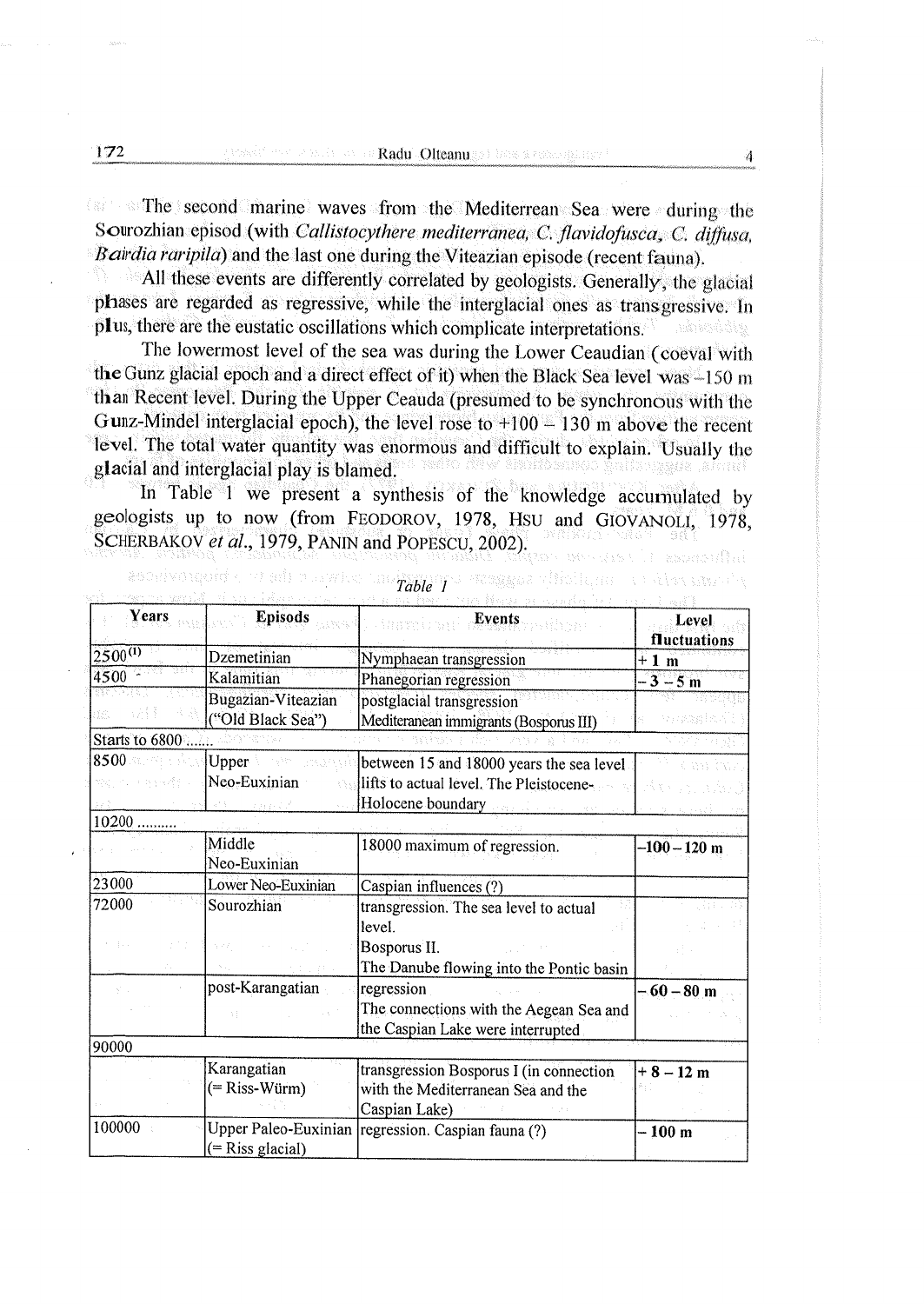| 5                                    |                                                 | Transgressive and regressive phases in the Black Sea history                                 | 173                         |
|--------------------------------------|-------------------------------------------------|----------------------------------------------------------------------------------------------|-----------------------------|
| Years                                | <b>Episods</b>                                  | Events                                                                                       | <b>Level</b>                |
|                                      |                                                 |                                                                                              | fluctuations                |
| 光云的<br>me sy                         | Middle<br>Paleo-Euxinian<br>(=Riss-Mindel)      | transgression<br>in connection with the Caspian Lake<br>(=Bakunian episode)                  | $+20 - 40$ m<br>Sign trocke |
| The Care to<br>usil <sup>e</sup> ach | Lower<br>Paleo-Euxinian<br>$( = Mindel)$        | regression.<br>9W.<br>stNebo<br>The mammals from Tiraspol<br>a Al                            | wall of lagy                |
| 600000<br>ea sesuit                  | <b>Upper Ceaudian</b>                           | transgression in connection with the                                                         | $+100 - 130$ m              |
|                                      | (=Mindel-Gunz)                                  | Caspian Lake. Apscheronian fauna.                                                            |                             |
| ahay isang A<br>te sbaid monu        | Lower Ceaudian<br>(= Gunz glacial)<br>avtovia). | regression.<br>The fossil mammals from Taman-<br>Nogaysk                                     | – 150 m<br>na parage        |
| 1000000                              | Gurian                                          | transgression. In connection with the                                                        | - 436                       |
|                                      |                                                 | Caspian Lake (?)                                                                             | hansk                       |
|                                      | Kuyalnikian<br><b>Upper Kimmerian</b>           | regression. Low brackish-water<br>transgression. Marine influences <sup>(2)</sup>            |                             |
|                                      | Middle Kimmerian                                | specific faunas and Caspian influences                                                       |                             |
|                                      | Lower Kimmerian                                 | start of isolation. Specific fauna, different<br>from the Dacian basin                       |                             |
|                                      | <b>Upper Pontian</b>                            | regression in the two basins from around<br>the Black Sea (freshwater fauna in the           |                             |
|                                      | Middle Pontian                                  | Pannonian and Caspian basins)<br>maximum of transgression (including the<br>Pannonian basin) |                             |
|                                      | Lower Pontian<br>Upper Meotian <sup>(3)</sup>   | transgression. A new type of fauna<br>regression in the Dacian and the Caspian               |                             |
|                                      |                                                 | basins                                                                                       |                             |
|                                      | Lower Meotian                                   | transgression (high salinity)                                                                |                             |
|                                      | <b>Upper Sarmatian</b>                          | regression (in the Dacian basin:<br>oligohaline water and even lacustrine                    |                             |
|                                      | 线线                                              | levels during the uppermost Kersonian<br>from the Subcarpatian region. All                   |                             |
|                                      | Middle Sarmatian                                | foraminifers become extinct.<br>transgression.                                               |                             |
|                                      |                                                 | Fauna unity for the whole Paratethys area.<br>A great number of foraminifers, mollusks       |                             |
|                                      | Lower Sarmatian                                 | and ostracods new species.<br>regression. Cold climate (after plants).                       |                             |
| 15-16000000                          |                                                 |                                                                                              |                             |
|                                      | Upper Badenian<br>("Buituri" sequence)          | the last marine species. Start of the<br>regression and "great isolation" of the             |                             |
|                                      |                                                 | brackish-water ecosystem named<br>Paratethys <sup>(4)</sup> .                                |                             |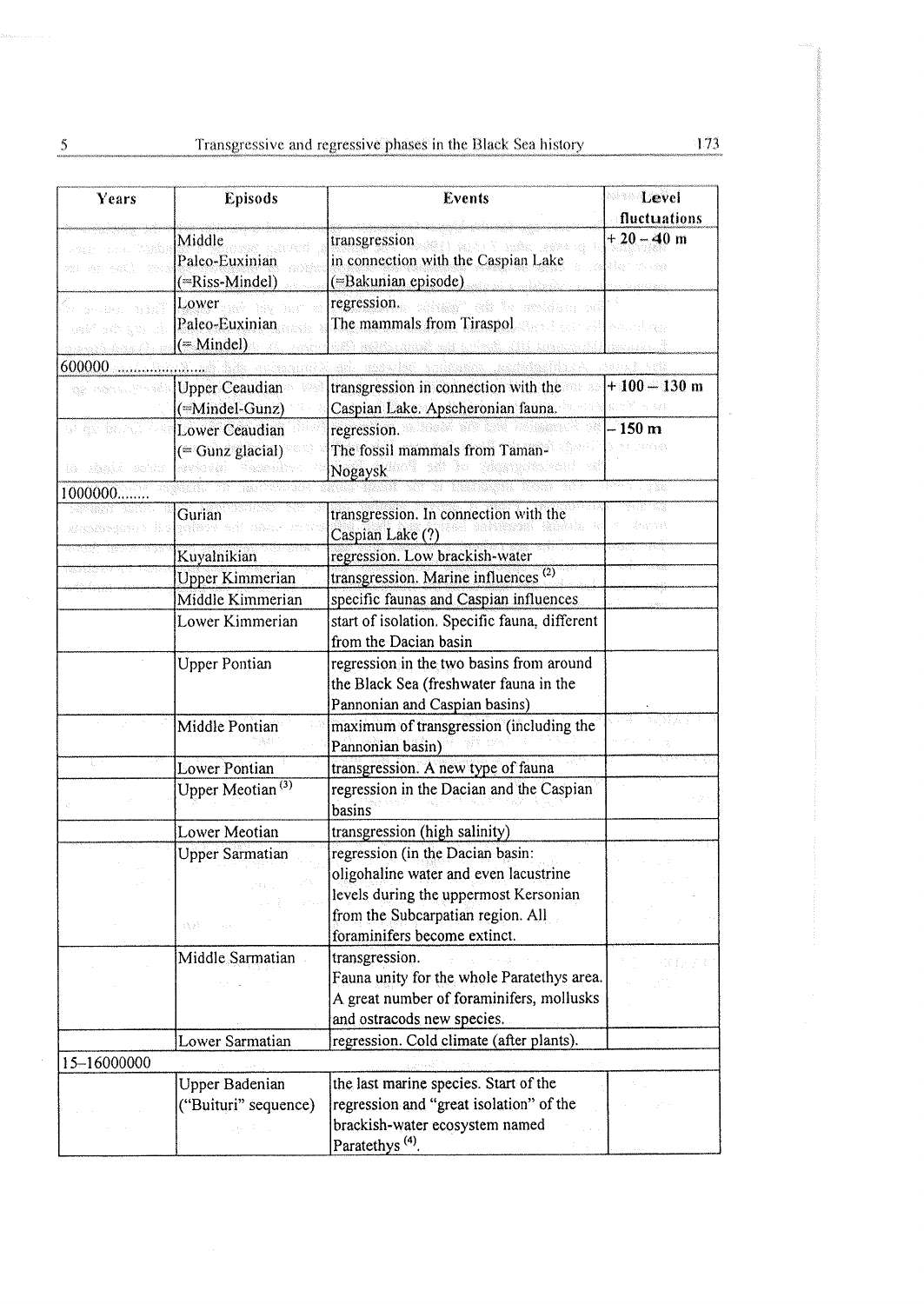### Remarks: Remarks:

|The years age for the Upper Quaternary episods and a parallel with the glacial-and |The years age for the Upper Quaternary episods and a parallel with the glacial-and interglacial phases, after PANIN (1999). The schema, having become a standard one, uses,<br>most often, a kind of DNA amprenta for identification of unknown species. Due to its<br>uniqueness, inevitably it is almost "sacred", an uniqueness, inevitably it is almost "sacred", and immune to criticism.<br><sup>2</sup> The problem of the "marine influences", is not yet very clear. Their source is

undoubtedly the Mediterranean Sea and the Bosporus straits. This was open during the Neo-<br>Euxinian (Bosporus III), during the Sourozhian (Bosporus II), the Karangatian (1) and during<br>the Lower Akchiaghilian, sometime betw the Lower Akchiaghilian, sometime between the Kimmerian and the Kuyalnikian times.

<sup>3</sup> The Sarmatian and the Meotian sediments (with their specific faunas) found up to.

<sup>4</sup> The biostratigraphy of the Pontus Euxinus sediments involves three kinds of arguments. The most important is the fossil fauna succession, its changes according to salinity fluctuations. From it derives another point, t and the new marine opportunistic "conquerors" are some of the most important theoretical questions. Last but not least come the fluctuations of the sea level, the transgressions and the regressions over the Danube Delta ar

### hat be loctaa aak REFERENCES REFERENCES

fartitt temä ränggä mehadalle

CARAION, FRANCISCA, Fauna RSR, Crustacea (Ostracoda), Fam. Cytheridae (Ostracode marine CARAION, FRANCISCA, Fauna RSR, Crustacea (Ostracoda), Fam.. Cytheridae (Ostracode marine gi salmastre), 1-164, 43 text-fig. Ed. Academiei, Bucuresti, 1967. gi salmastre), 1-164, 43 text-fig. Ed. Academiei, Bucuresti, 1967.

- FEDOROV, P.V., Post-glacial transgression of the Black Sea, Internat. Geology Rev., v. 14 (2):<br>160–164, New York, 1971.
- HSU, K.J., When the Black Sea Was Draind, Scientific American, v. 238, n. 5: 52–64, New York,<br>1978. <br>HSU, K.J., GIOVANOLI, F. *Messinian Event in the Black Sea*, Palaeogeography, Palaeoclima-<br>tology, Palaeoecology, 29 (197
- 
- IMNADZAE Z.A., Necotorie dannie ob ostracodvoi faune Pliotenovih otlojenii Zapadnoi Gruzii, IMNADZAE Z.A., Necotorie dannie ob ostracodvoi faune Pliotenovih otlojenii Zapadnoi Gruzii, Vopr. Geol. Gruzii, XX VII, pag. 286-293, pl. I-IV, Toilisi, 1964. Vopr. Geol. Gruzii, XX VII, pag. 286-293, pl. I-IV, Toilisi, 1964.
- IMNADZAE, Z.A., KARMISHINA, G.L., Comparasion of the Pliocene Ostracoda complex in Northern and Eastern Black Sea region, Voprosi Strat., v. 5: 131–148, Leningrad, 1980.<br>MANDELSTAM, F.A., MARKOVA, L.P., ROSIYEVA, T.R., STEPANAITYS N.E., *Ostracodi*
- Pliocenovih i Post-Pliocenovih otlojenii Turkmanistana, Iz. Akad. Nauk. Turkmeniskoi SSR, 288 pag., XLVI pl., Ashabad, 1962. 288 pag., XLVI pl., Ashabad, 1962.
- OLTEANU, R., *Ostracods from DSDP 42 B*, In: Initial Rep. Deep Sea Drilling Project, XLII, 2: 1017-1024, pl. I-1TX, Washington, 1978. 1017-1024, pl. I-1TX, Washington, 1978.
- OLTEANU, R., Dacian Ostracods, In: Chronostratigraphie und Neostratotypen, Pliozän, Dazien, p. 268-313, pl. I~XXXVI, Ed. Academiei, Bucuresti, 1995, : p. 268-313, pl. I~XXXVI, Ed. Academiei, Bucuresti, 1995, ,
- OLTEANU, R., Orthogenesis and Orthoselection. The Leptocythere lineages (Ostracoda, Crustacea) OLTEANU, R., Orthogenesis and Orthoselection. The Leptocythere lineages (Ostracoda, Crustacea) in the brackish water biotopes of the Neogene, Rev. Roum. Géologie, t. 42: 141–153, pl. I–VI, Bucuresti, 1998. Bucuresti, 1998.